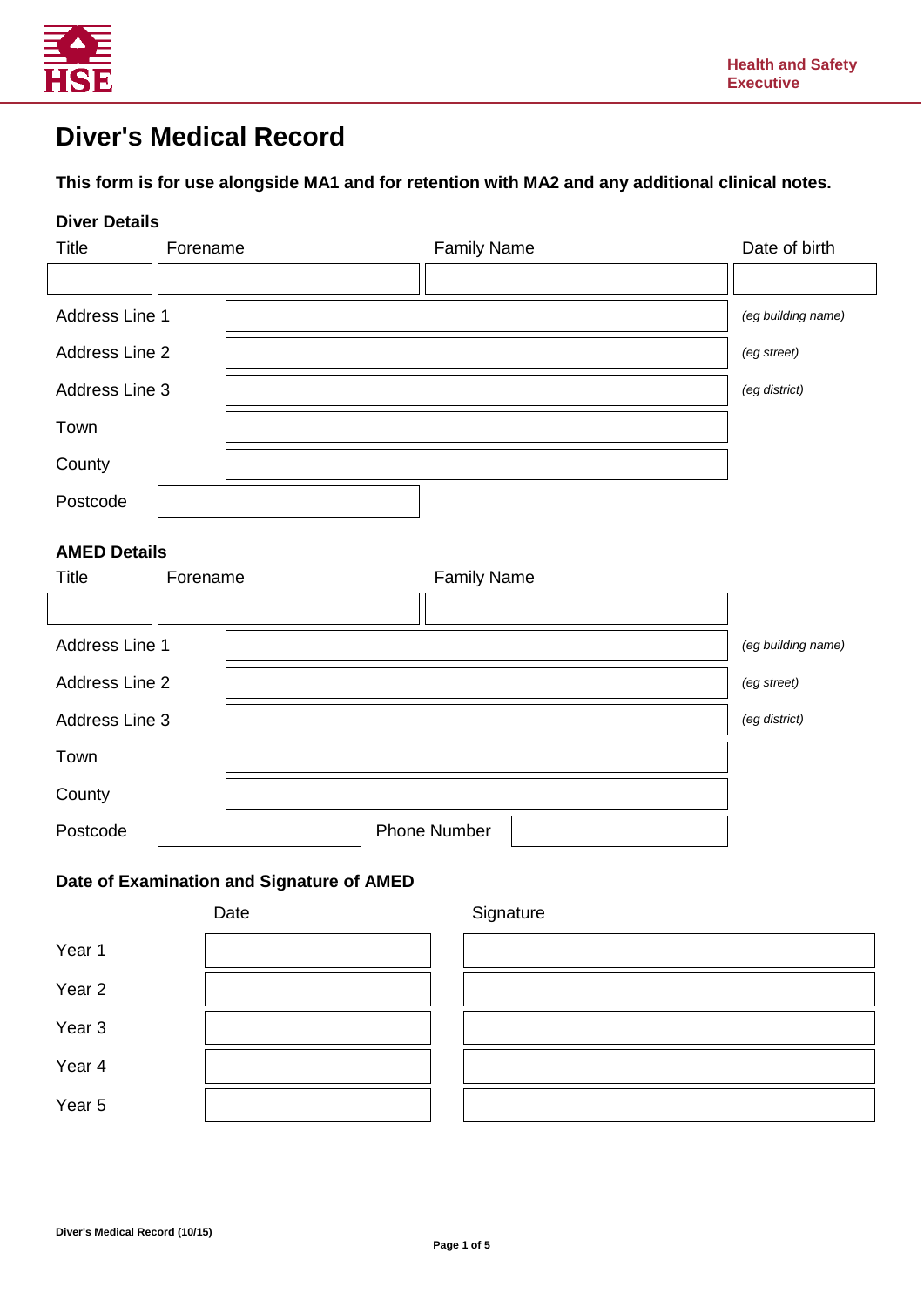# **Occupational History, Medical History and Examination Details**

Past diving history

Past medical history

# Medication

Allergies

|                           | Year 1 | Year 2            | Year <sub>3</sub> | Year 4 | Year 5 |
|---------------------------|--------|-------------------|-------------------|--------|--------|
| Smoking status            |        |                   |                   |        |        |
| Alcohol consumption       |        |                   |                   |        |        |
| Height (m)                |        |                   |                   |        |        |
| Weight (kg)               |        |                   |                   |        |        |
| BMI (kg/m <sup>2</sup> )  |        |                   |                   |        |        |
| Waist circumference (cm)  |        |                   |                   |        |        |
|                           |        |                   |                   |        |        |
| <b>Mental Health</b>      | Year 1 | Year 2            | Year 3            | Year 4 | Year 5 |
| Mental health assessment  |        |                   |                   |        |        |
|                           |        |                   |                   |        |        |
| <b>Respiratory System</b> | Year 1 | Year <sub>2</sub> | Year <sub>3</sub> | Year 4 | Year 5 |
| Air entry                 |        |                   |                   |        |        |
| Percussion note           |        |                   |                   |        |        |
| Added sounds              |        |                   |                   |        |        |
| FEV <sub>1</sub>          |        |                   |                   |        |        |
| <b>FVC</b>                |        |                   |                   |        |        |
| FEV <sub>1</sub> /FVC%    |        |                   |                   |        |        |
| PEF (resting)             |        |                   |                   |        |        |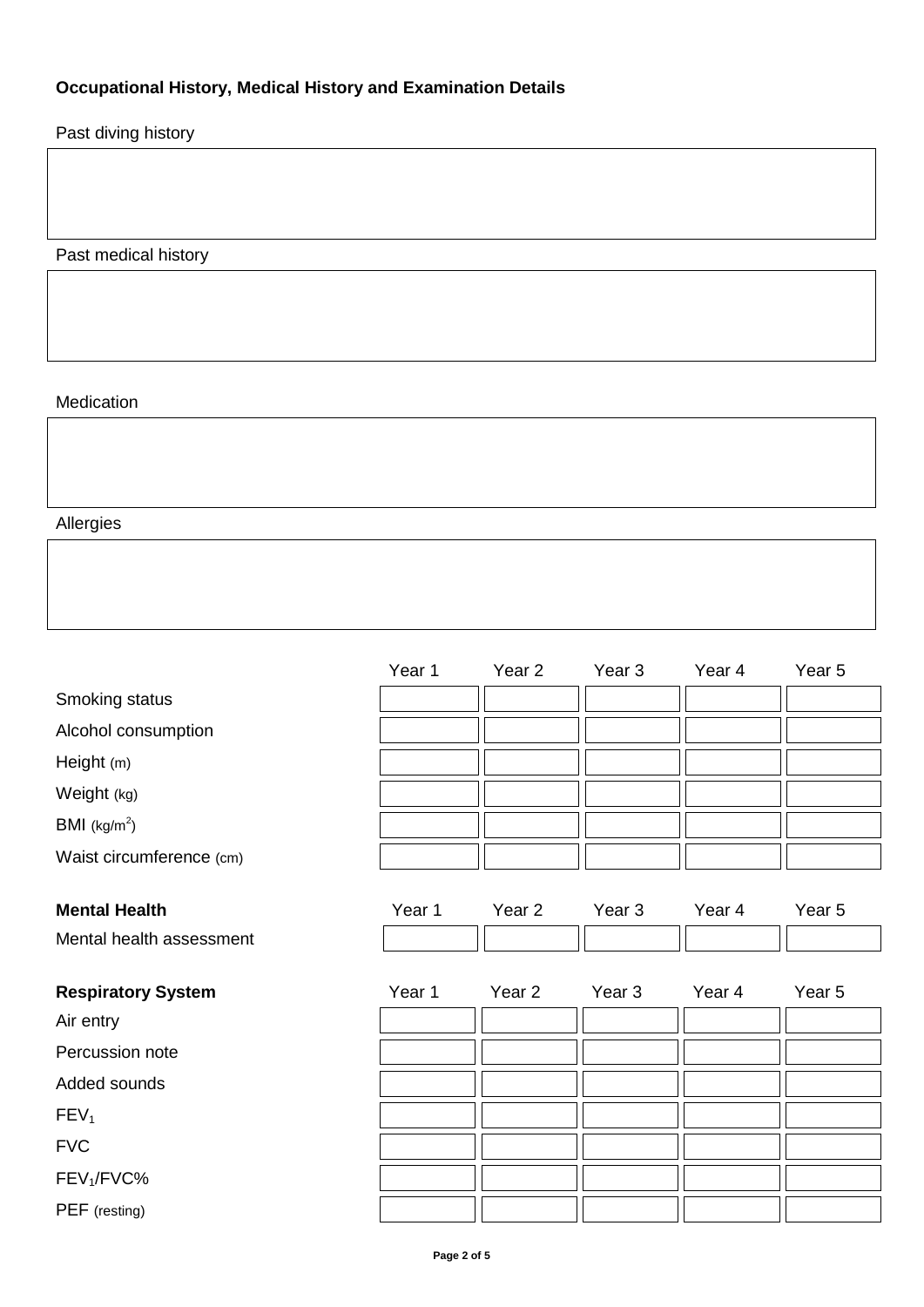| PEF or $FEV_1$ (5 min post-exercise)  |  |  |  |
|---------------------------------------|--|--|--|
| PEF or $FEV_1$ (10 min post-exercise) |  |  |  |
| PEF or $FEV_1$ (15 min post-exercise) |  |  |  |

| <b>Cardiovascular System</b> | Year 1 | Year 2            | Year <sub>3</sub> | Year 4 | Year 5 |
|------------------------------|--------|-------------------|-------------------|--------|--------|
| Pulse                        |        |                   |                   |        |        |
| <b>BP</b>                    |        |                   |                   |        |        |
| ECG (as required)            |        |                   |                   |        |        |
| Heart sounds                 |        |                   |                   |        |        |
| Murmur                       |        |                   |                   |        |        |
| Peripheral pulses            |        |                   |                   |        |        |
| Varicose veins               |        |                   |                   |        |        |
| <b>Exercise Testing</b>      | Year 1 | Year <sub>2</sub> | Year <sub>3</sub> | Year 4 | Year 5 |
| Risk assessment satisfactory |        |                   |                   |        |        |
| $VO2$ max (ml/kg/min)        |        |                   |                   |        |        |
| <b>Nervous System</b>        | Year 1 | Year 2            | Year 3            | Year 4 | Year 5 |

| Appearance |
|------------|
|------------|

Posture

Gait

Balance

Coordination

Involuntary movements

Speech

| <b>Cranial Nerves</b>               | Year 1 | Year 2 | Year 3 | Year 4 | Year 5 |
|-------------------------------------|--------|--------|--------|--------|--------|
| $II-XII$                            |        |        |        |        |        |
| <b>Pupils</b>                       |        |        |        |        |        |
| Eye movements (including nystagmus) |        |        |        |        |        |

**Peripheral Nerves** 

Tone

Power

Biceps

**Triceps** 

|  | $1$ $\alpha$ $1$ $\alpha$ $2$ $1$ $\alpha$ $3$ $1$ $\alpha$ $7$ $1$ $\alpha$ $3$ |  |
|--|----------------------------------------------------------------------------------|--|
|  |                                                                                  |  |
|  |                                                                                  |  |
|  |                                                                                  |  |
|  |                                                                                  |  |
|  |                                                                                  |  |
|  |                                                                                  |  |
|  |                                                                                  |  |

| Year 1 Year 2 Year 3 Year 4 Year 5 |  |  |
|------------------------------------|--|--|
|                                    |  |  |
|                                    |  |  |

| Reflexes      | Year 1 | Year 2 | Year 3 | Year 4 | Year <sub>5</sub> |
|---------------|--------|--------|--------|--------|-------------------|
| <b>Biceps</b> |        |        |        |        |                   |
| Triceps       |        |        |        |        |                   |
| Supinator     |        |        |        |        |                   |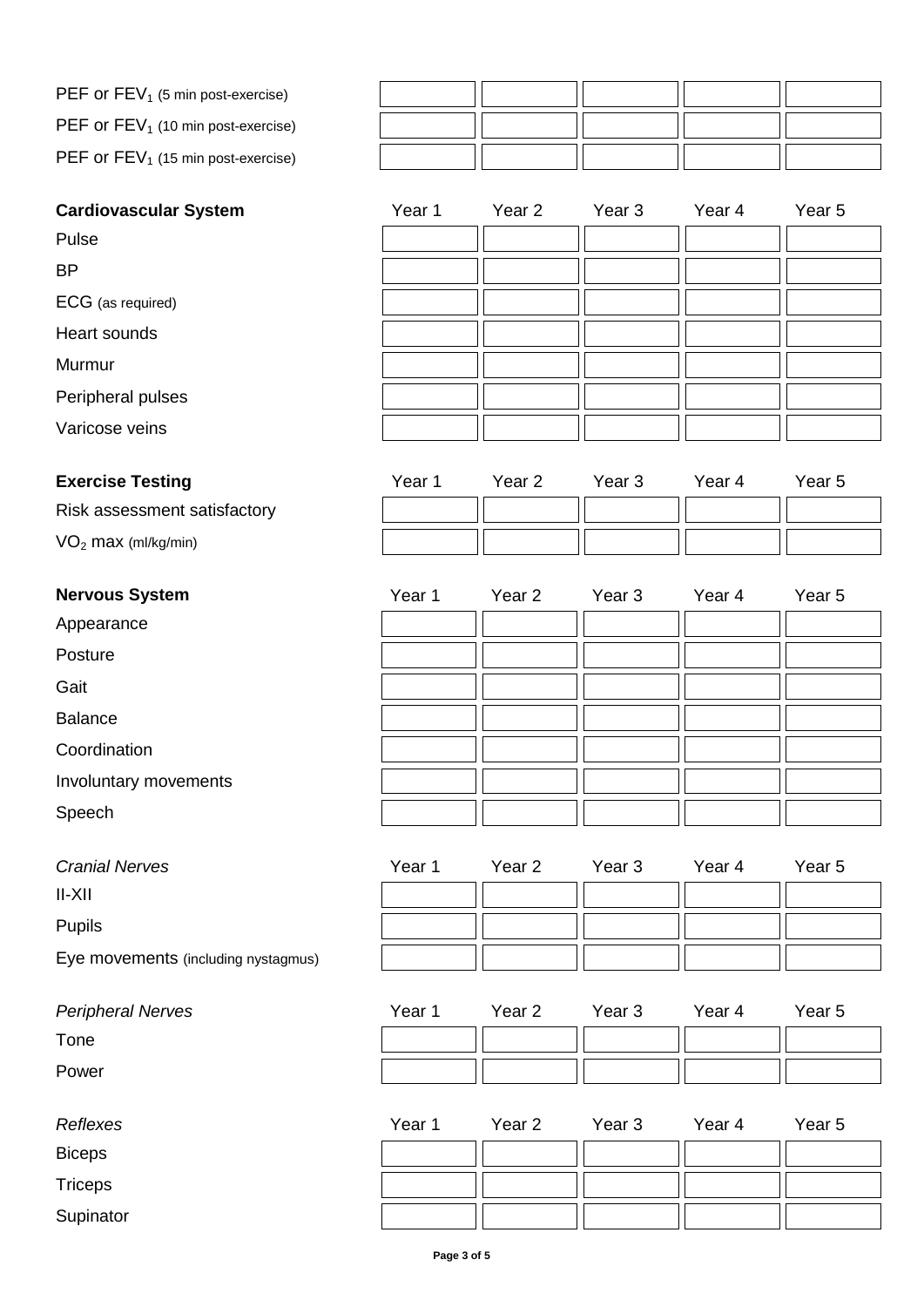| Knee    |  |  |  |
|---------|--|--|--|
| Ankle   |  |  |  |
| Plantar |  |  |  |

| Sensory                  | Year 1 | Year 2 | Year 3 | Year 4 | Year 5 |
|--------------------------|--------|--------|--------|--------|--------|
| Light touch              |        |        |        |        |        |
| Pinprick                 |        |        |        |        |        |
| Temperature              |        |        |        |        |        |
| Two-point discrimination |        |        |        |        |        |
| Proprioception           |        |        |        |        |        |
| Vibration                |        |        |        |        |        |

| <b>Musculoskeletal System</b> | Year 1 | Year 2 | Year 3 | Year 4 | Year 5 |
|-------------------------------|--------|--------|--------|--------|--------|
| Spine                         |        |        |        |        |        |
| Upper limbs                   |        |        |        |        |        |
| Lower limbs                   |        |        |        |        |        |

| <b>ENT</b>                  |   | Year 1 |              | Year <sub>2</sub><br>Year <sub>3</sub> |   |              | Year 4 |   | Year 5 |  |
|-----------------------------|---|--------|--------------|----------------------------------------|---|--------------|--------|---|--------|--|
|                             | R |        | $\mathsf{R}$ | L                                      | R | $\mathbf{L}$ | R      | L | R      |  |
| Audiometry<br>(as required) |   |        |              |                                        |   |              |        |   |        |  |
| <b>External meatus</b>      |   |        |              |                                        |   |              |        |   |        |  |
| Tympanic<br>membranes       |   |        |              |                                        |   |              |        |   |        |  |
| Eustachian<br>function      |   |        |              |                                        |   |              |        |   |        |  |
| Nasal airways               |   |        |              |                                        |   |              |        |   |        |  |

| <b>Vision</b>                  | Year 1       |   |   | Year 2 | Year 3       |   | Year 4            |        | Year 5 |        |
|--------------------------------|--------------|---|---|--------|--------------|---|-------------------|--------|--------|--------|
|                                | $\mathsf{R}$ | L | R | L.     | $\mathsf{R}$ | L | R                 | L      | R      |        |
| Distance vision                |              |   |   |        |              |   |                   |        |        |        |
| Near vision                    |              |   |   |        |              |   |                   |        |        |        |
| Visual fields                  |              |   |   |        |              |   |                   |        |        |        |
| Fundi                          |              |   |   |        |              |   |                   |        |        |        |
| Colour vision<br>(as required) |              |   |   |        |              |   |                   |        |        |        |
| <b>Dental Health</b>           |              |   |   | Year 1 | Year 2       |   | Year <sub>3</sub> | Year 4 |        | Year 5 |
| Regular dental assessments     |              |   |   |        |              |   |                   |        |        |        |